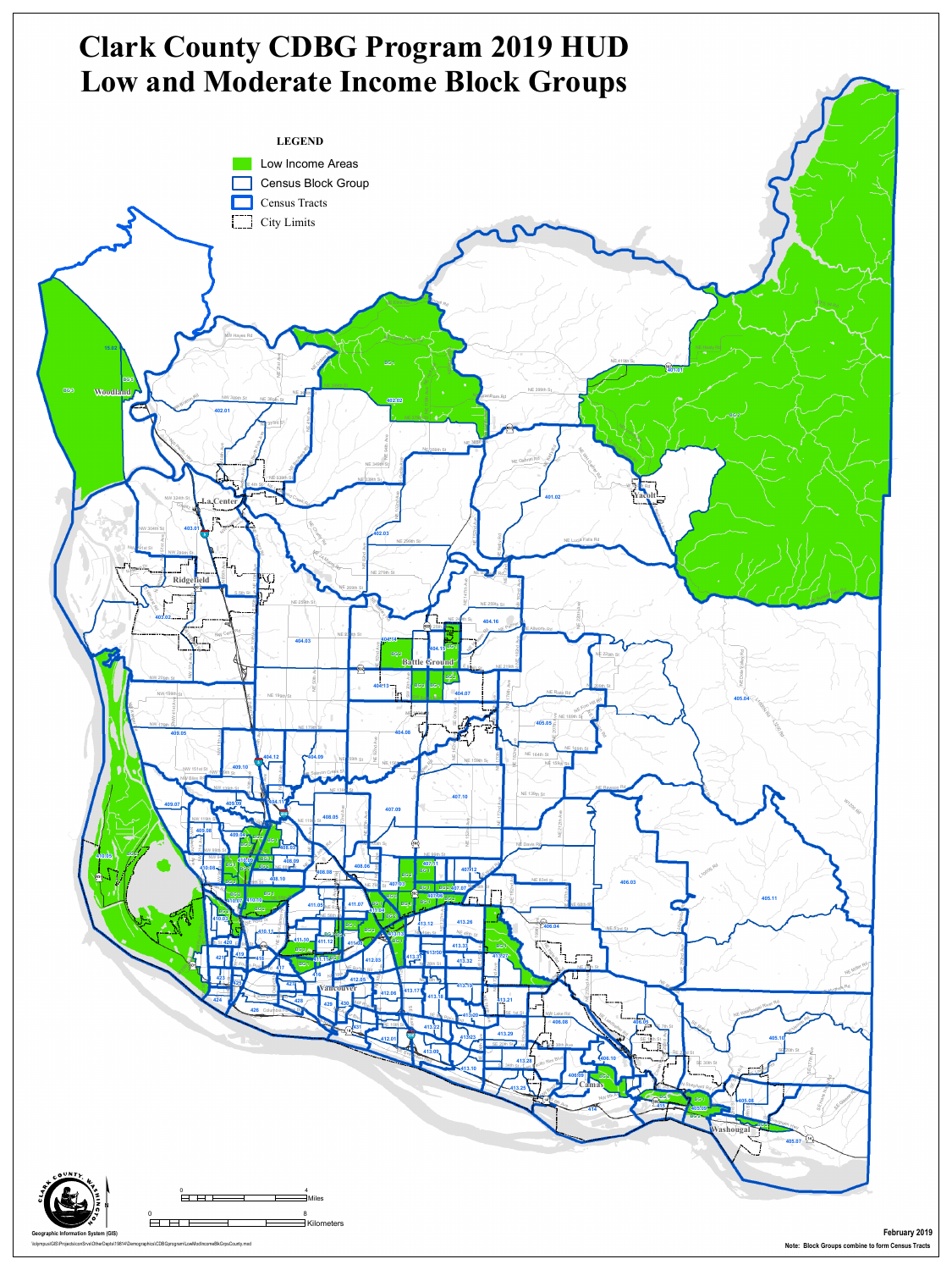| <b>Jurisdiction</b> | <b>ST</b> | <b>TRACT</b> | <b>BLKGRP</b>  | L/M  | Population | L/M %  |
|---------------------|-----------|--------------|----------------|------|------------|--------|
| <b>Clark County</b> | WA        | 040101       | 3              | 435  | 1340       | 32.46% |
| <b>Clark County</b> | <b>WA</b> | 040101       | $\overline{2}$ | 1205 | 1895       | 63.59% |
| <b>Clark County</b> | WA        | 040101       | $\mathbf{1}$   | 720  | 1955       | 36.83% |
| <b>Clark County</b> | WA        | 040102       | $\mathbf{1}$   | 555  | 1240       | 44.76% |
| <b>Clark County</b> | WA        | 040102       | $\overline{2}$ | 720  | 2120       | 33.96% |
| <b>Clark County</b> | WA        | 040201       | 3              | 335  | 895        | 37.43% |
| <b>Clark County</b> | WA        | 040201       | $\mathbf{1}$   | 460  | 1140       | 40.35% |
| <b>Clark County</b> | WA        | 040201       | $\overline{2}$ | 325  | 1245       | 26.10% |
| <b>Clark County</b> | WA        | 040201       | 4              | 455  | 2100       | 21.67% |
| <b>Clark County</b> | <b>WA</b> | 040202       | $\mathbf{1}$   | 980  | 1995       | 49.12% |
| <b>Clark County</b> | WA        | 040202       | 2              | 460  | 2045       | 22.49% |
| <b>Clark County</b> | WA        | 040203       | $\overline{2}$ | 515  | 1195       | 43.10% |
| <b>Clark County</b> | WA        | 040203       | 3              | 760  | 2010       | 37.81% |
| <b>Clark County</b> | WA        | 040203       | $\mathbf{1}$   | 625  | 2460       | 25.41% |
| <b>Clark County</b> | WA        | 040301       | $\mathbf{1}$   | 195  | 705        | 27.66% |
| <b>Clark County</b> | WA        | 040301       | $\overline{2}$ | 135  | 790        | 17.09% |
| <b>Clark County</b> | WA        | 040302       | 3              | 70   | 525        | 13.33% |
| <b>Clark County</b> | WA        | 040302       | $\mathbf{1}$   | 660  | 2430       | 27.16% |
| <b>Clark County</b> | WA        | 040302       | $\overline{2}$ | 880  | 4015       | 21.92% |
| <b>Clark County</b> | WA        | 040403       | $\overline{2}$ | 425  | 1215       | 34.98% |
| <b>Clark County</b> | WA        | 040403       | $\mathbf{1}$   | 570  | 2595       | 21.97% |
| <b>Clark County</b> | <b>WA</b> | 040407       | $\overline{2}$ | 585  | 1150       | 50.87% |
| <b>Clark County</b> | WA        | 040407       | 3              | 575  | 1780       | 32.30% |
| <b>Clark County</b> | <b>WA</b> | 040407       | $\mathbf 1$    | 1280 | 2515       | 50.89% |
| <b>Clark County</b> | WA        | 040408       | $\overline{2}$ | 360  | 800        | 45.00% |
| <b>Clark County</b> | WA        | 040408       | $\mathbf{1}$   | 675  | 2655       | 25.42% |
| <b>Clark County</b> | WA        | 040409       | $\overline{2}$ | 200  | 525        | 38.10% |
| <b>Clark County</b> | WA        | 040409       | $\mathbf{1}$   | 245  | 1170       | 20.94% |
| <b>Clark County</b> | WA        | 040411       | $\overline{2}$ | 275  | 625        | 44.00% |
| <b>Clark County</b> | WA        | 040411       | $\mathbf{1}$   | 540  | 1450       | 37.24% |
| <b>Clark County</b> | WA        | 040412       | 1              | 645  | 2165       | 29.79% |
| <b>Clark County</b> | WA        | 040412       | $\overline{2}$ | 645  | 2300       | 28.04% |
| <b>Clark County</b> | <b>WA</b> | 040413       | $\overline{2}$ | 490  | 835        | 58.68% |
| <b>Clark County</b> | WA        | 040413       | $\mathbf{1}$   | 895  | 2065       | 43.34% |
| <b>Clark County</b> | WA        | 040414       | $\mathbf{1}$   | 100  | 785        | 12.74% |
| <b>Clark County</b> | WA        | 040414       | 3              | 805  | 2370       | 33.97% |
| <b>Clark County</b> | <b>WA</b> | 040414       | $\overline{2}$ | 1535 | 2845       | 53.95% |
| <b>Clark County</b> | <b>WA</b> | 040415       | $\mathbf 1$    | 935  | 1885       | 49.60% |
| <b>Clark County</b> | WA        | 040415       | $\overline{2}$ | 915  | 2335       | 39.19% |
| <b>Clark County</b> | WA        | 040416       | $\overline{2}$ | 100  | 995        | 10.05% |
| <b>Clark County</b> | WA        | 040416       | 3              | 295  | 1205       | 24.48% |
| <b>Clark County</b> | WA        | 040416       | $\mathbf{1}$   | 365  | 1215       | 30.04% |
| <b>Clark County</b> | WA        | 040504       | 3              | 210  | 990        | 21.21% |
| <b>Clark County</b> | WA        | 040504       | $\overline{2}$ | 540  | 1560       | 34.62% |
| <b>Clark County</b> | WA        | 040504       | $\mathbf{1}$   | 960  | 2120       | 45.28% |
| <b>Clark County</b> | WA        | 040505       | 3              | 510  | 1825       | 27.95% |
| <b>Clark County</b> | WA        | 040505       | $\overline{2}$ | 175  | 1905       | 9.19%  |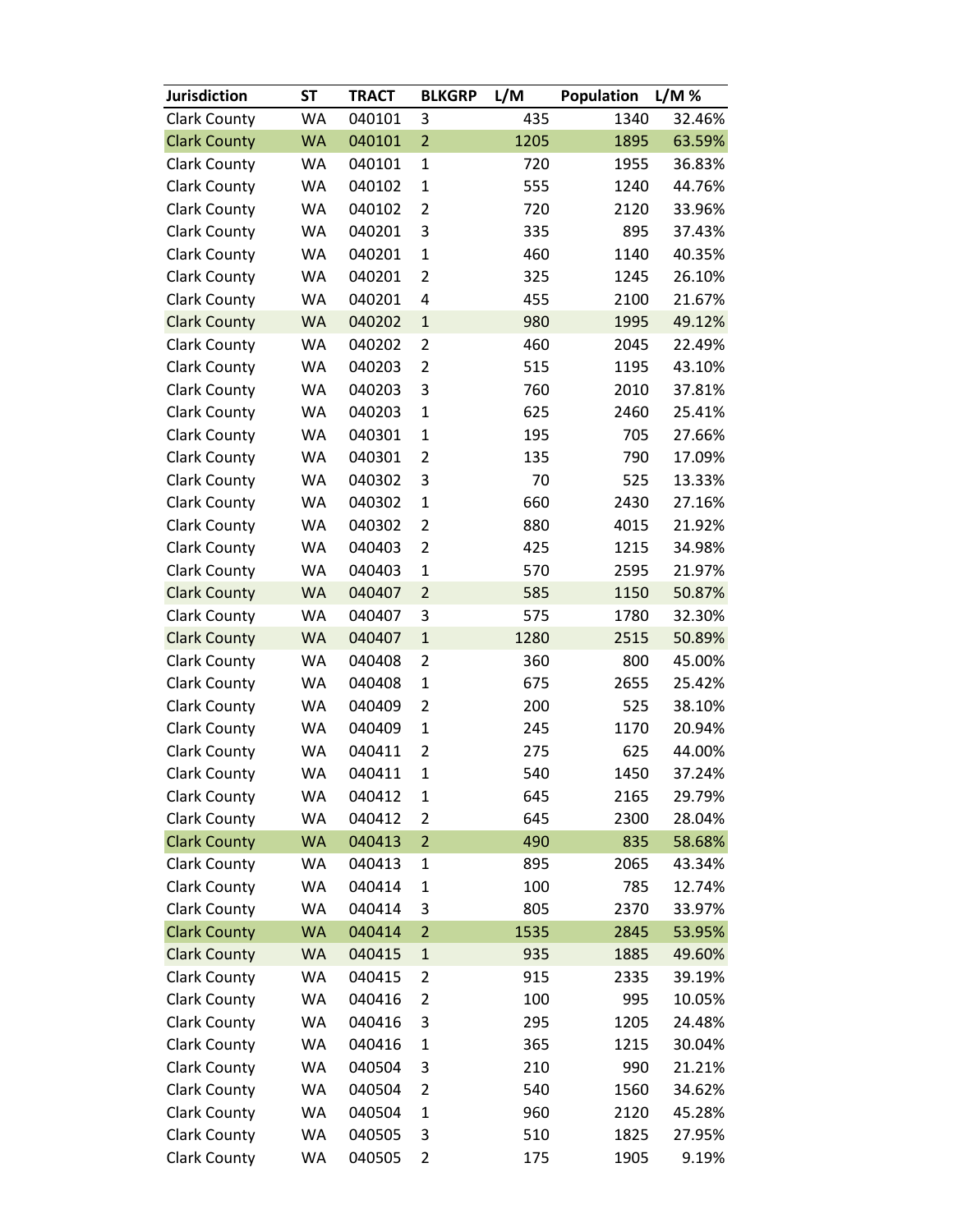| <b>Jurisdiction</b> | <b>ST</b> | <b>TRACT</b> | <b>BLKGRP</b>  | L/M  | Population | L/M%   |
|---------------------|-----------|--------------|----------------|------|------------|--------|
| <b>Clark County</b> | WA        | 040505       | $\mathbf{1}$   | 335  | 2220       | 15.09% |
| <b>Clark County</b> | WA        | 040507       | $\mathbf{1}$   | 405  | 900        | 45.00% |
| <b>Clark County</b> | <b>WA</b> | 040507       | $\overline{2}$ | 850  | 1390       | 61.15% |
| <b>Clark County</b> | WA        | 040508       | $\mathbf 1$    | 590  | 2030       | 29.06% |
| <b>Clark County</b> | WA        | 040508       | $\overline{2}$ | 410  | 2180       | 18.81% |
| <b>Clark County</b> | WA        | 040508       | 3              | 485  | 2400       | 20.21% |
| <b>Clark County</b> | <b>WA</b> | 040509       | $\mathbf{1}$   | 975  | 1540       | 63.31% |
| <b>Clark County</b> | <b>WA</b> | 040509       | $\overline{2}$ | 860  | 1615       | 53.25% |
| <b>Clark County</b> | WA        | 040510       | $\overline{2}$ | 610  | 1385       | 44.04% |
| <b>Clark County</b> | WA        | 040510       | $\mathbf{1}$   | 580  | 1625       | 35.69% |
| <b>Clark County</b> | WA        | 040510       | 3              | 480  | 2230       | 21.52% |
| <b>Clark County</b> | WA        | 040511       | $\mathbf{1}$   | 345  | 980        | 35.20% |
| <b>Clark County</b> | WA        | 040511       | $\overline{2}$ | 200  | 1315       | 15.21% |
| <b>Clark County</b> | WA        | 040603       | $\mathbf{1}$   | 150  | 905        | 16.57% |
| <b>Clark County</b> | WA        | 040603       | $\overline{2}$ | 275  | 965        | 28.50% |
| <b>Clark County</b> | WA        | 040603       | 3              | 435  | 1185       | 36.71% |
| <b>Clark County</b> | WA        | 040603       | 4              | 655  | 1525       | 42.95% |
| <b>Clark County</b> | WA        | 040604       | 3              | 625  | 1420       | 44.01% |
| <b>Clark County</b> | WA        | 040604       | $\overline{2}$ | 620  | 2070       | 29.95% |
| <b>Clark County</b> | WA        | 040604       | $\mathbf{1}$   | 1030 | 2665       | 38.65% |
| <b>Clark County</b> | WA        | 040605       | $\overline{2}$ | 165  | 720        | 22.92% |
| <b>Clark County</b> | WA        | 040605       | $\mathbf{1}$   | 205  | 1170       | 17.52% |
| <b>Clark County</b> | WA        | 040605       | 3              | 755  | 3235       | 23.34% |
| <b>Clark County</b> | WA        | 040608       | $\mathbf{1}$   | 210  | 1110       | 18.92% |
| <b>Clark County</b> | WA        | 040608       | $\overline{2}$ | 185  | 3130       | 5.91%  |
| <b>Clark County</b> | WA        | 040609       | $\mathbf{1}$   | 395  | 2365       | 16.70% |
| <b>Clark County</b> | WA        | 040609       | $\overline{2}$ | 250  | 2435       | 10.27% |
| <b>Clark County</b> | WA        | 040610       | $\overline{2}$ | 115  | 1220       | 9.43%  |
| <b>Clark County</b> | WA        | 040610       | $\mathbf 1$    | 295  | 2275       | 12.97% |
| <b>Clark County</b> | <b>WA</b> | 040703       | 3              | 440  | 820        | 53.66% |
| <b>Clark County</b> | <b>WA</b> | 040703       | $\overline{a}$ | 750  | 1135       | 66.08% |
| <b>Clark County</b> | <b>WA</b> | 040703       | $\overline{2}$ | 1095 | 2290       | 47.82% |
| <b>Clark County</b> | WA        | 040703       | $\mathbf{1}$   | 810  | 2410       | 33.61% |
| <b>Clark County</b> | <b>WA</b> | 040706       | $\overline{2}$ | 760  | 1425       | 53.33% |
| <b>Clark County</b> | <b>WA</b> | 040706       | $\mathbf{1}$   | 1130 | 2100       | 53.81% |
| <b>Clark County</b> | <b>WA</b> | 040707       | $\mathbf{1}$   | 380  | 745        | 51.01% |
| <b>Clark County</b> | WA        | 040707       | 3              | 335  | 1215       | 27.57% |
| <b>Clark County</b> | <b>WA</b> | 040707       | $\overline{2}$ | 690  | 1240       | 55.65% |
| <b>Clark County</b> | WA        | 040709       | $\overline{2}$ | 410  | 1050       | 39.05% |
| <b>Clark County</b> | WA        | 040709       | $\mathbf 1$    | 1295 | 3355       | 38.60% |
| <b>Clark County</b> | WA        | 040710       | $\overline{2}$ | 310  | 1240       | 25.00% |
| <b>Clark County</b> | WA        | 040710       | $\mathbf{1}$   | 390  | 1335       | 29.21% |
| <b>Clark County</b> | WA        | 040710       | 3              | 400  | 2990       | 13.38% |
| <b>Clark County</b> | <b>WA</b> | 040711       | $\mathbf{1}$   | 1585 | 1785       | 88.80% |
| <b>Clark County</b> | WA        | 040711       | 2              | 715  | 1915       | 37.34% |
| <b>Clark County</b> | WA        | 040712       | $\overline{2}$ | 190  | 1065       | 17.84% |
| <b>Clark County</b> | WA        | 040712       | 3              | 300  | 1170       | 25.64% |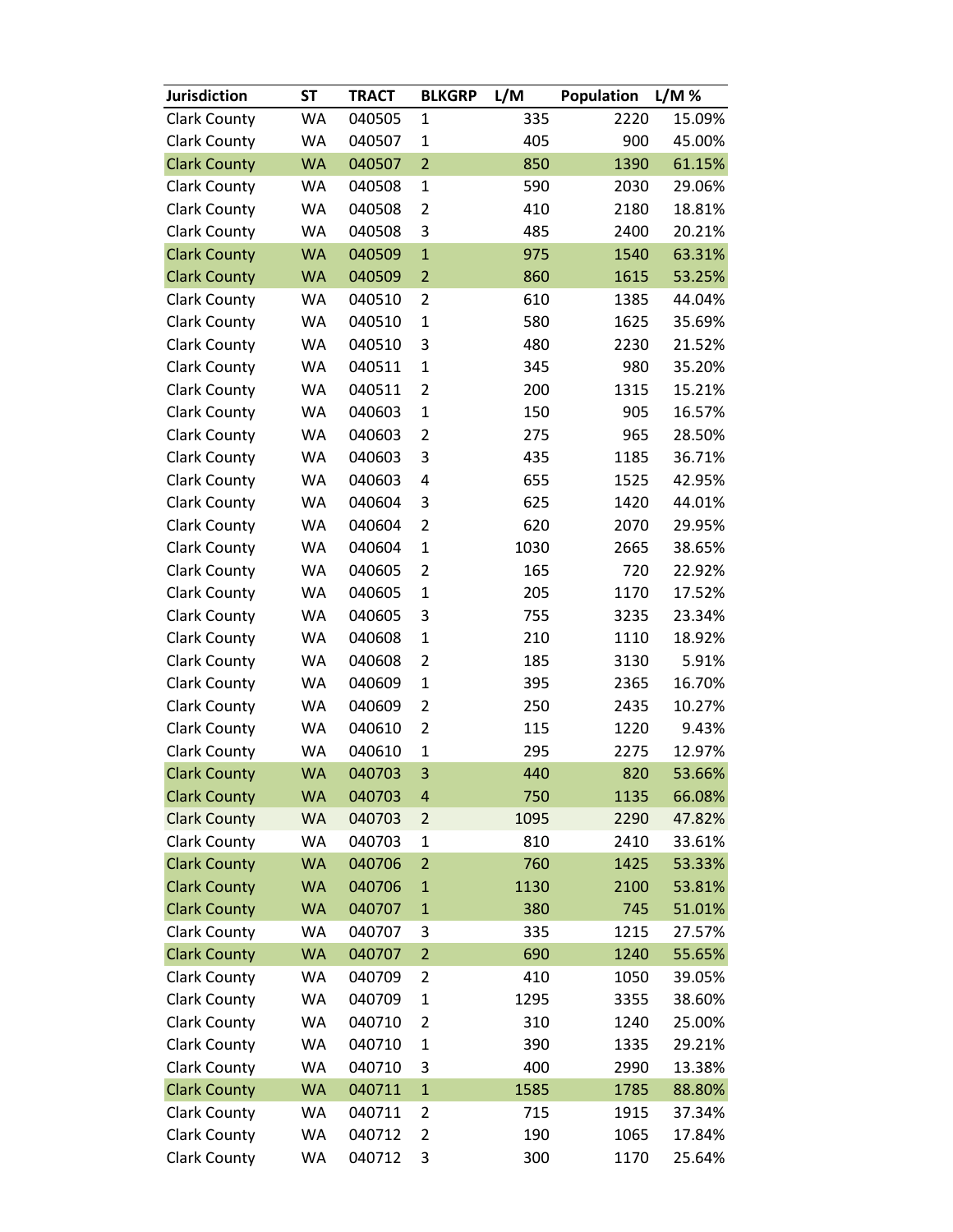| <b>Jurisdiction</b> | <b>ST</b> | <b>TRACT</b> | <b>BLKGRP</b>  | L/M  | Population | L/M%   |
|---------------------|-----------|--------------|----------------|------|------------|--------|
| <b>Clark County</b> | WA        | 040712       | 4              | 260  | 1610       | 16.15% |
| <b>Clark County</b> | WA        | 040712       | $\mathbf{1}$   | 565  | 1995       | 28.32% |
| <b>Clark County</b> | <b>WA</b> | 040803       | 4              | 260  | 1020       | 25.49% |
| <b>Clark County</b> | WA        | 040803       | 3              | 180  | 1125       | 16.00% |
| <b>Clark County</b> | WA        | 040803       | $\overline{2}$ | 195  | 1665       | 11.71% |
| <b>Clark County</b> | <b>WA</b> | 040803       | $\mathbf{1}$   | 840  | 1670       | 50.30% |
| <b>Clark County</b> | WA        | 040805       | 3              | 155  | 480        | 32.29% |
| <b>Clark County</b> | <b>WA</b> | 040805       | $\mathbf{1}$   | 220  | 1040       | 21.15% |
| <b>Clark County</b> | WA        | 040805       | 4              | 670  | 2290       | 29.26% |
| <b>Clark County</b> | WA        | 040805       | $\overline{2}$ | 410  | 2360       | 17.37% |
| <b>Clark County</b> | WA        | 040806       | 2              | 480  | 1175       | 40.85% |
| <b>Clark County</b> | WA        | 040806       | 3              | 600  | 1760       | 34.09% |
| <b>Clark County</b> | WA        | 040806       | $\mathbf{1}$   | 320  | 2130       | 15.02% |
| <b>Clark County</b> | WA        | 040808       | $\mathbf{1}$   | 800  | 1790       | 44.69% |
| <b>Clark County</b> | <b>WA</b> | 040809       | $\mathbf{1}$   | 505  | 615        | 82.11% |
| <b>Clark County</b> | WA        | 040809       | 3              | 565  | 1345       | 42.01% |
| <b>Clark County</b> | WA        | 040809       | 4              | 550  | 2070       | 26.57% |
| <b>Clark County</b> | <b>WA</b> | 040809       | $\overline{2}$ | 1645 | 2170       | 75.81% |
| <b>Clark County</b> | WA        | 040810       | $\mathbf{1}$   | 440  | 1005       | 43.78% |
| <b>Clark County</b> | WA        | 040810       | 2              | 235  | 1720       | 13.66% |
| <b>Clark County</b> | WA        | 040904       | $\mathbf{1}$   | 145  | 995        | 14.57% |
| <b>Clark County</b> | <b>WA</b> | 040904       | $\overline{2}$ | 710  | 1160       | 61.21% |
| <b>Clark County</b> | <b>WA</b> | 040904       | 3              | 1780 | 2175       | 81.84% |
| <b>Clark County</b> | WA        | 040904       | 4              | 610  | 2185       | 27.92% |
| <b>Clark County</b> | WA        | 040905       | $\overline{2}$ | 100  | 1345       | 7.43%  |
| <b>Clark County</b> | WA        | 040905       | $\mathbf{1}$   | 335  | 1595       | 21.00% |
| <b>Clark County</b> | <b>WA</b> | 040907       | $\overline{2}$ | 380  | 2520       | 15.08% |
| <b>Clark County</b> | WA        | 040907       | $\mathbf{1}$   | 260  | 2565       | 10.14% |
| <b>Clark County</b> | WA        | 040908       | $\overline{2}$ | 285  | 990        | 28.79% |
| <b>Clark County</b> | <b>WA</b> | 040908       | $\overline{4}$ | 255  | 1025       | 24.88% |
| <b>Clark County</b> | WA        | 040908       | 1              | 270  | 1640       | 16.46% |
| <b>Clark County</b> | WA        | 040908       | 3              | 610  | 2925       | 20.85% |
| <b>Clark County</b> | WA        | 040909       | 3              | 185  | 755        | 24.50% |
| <b>Clark County</b> | WA        | 040909       | $\overline{2}$ | 630  | 2170       | 29.03% |
| <b>Clark County</b> | WA        | 040909       | $\mathbf 1$    | 435  | 2275       | 19.12% |
| <b>Clark County</b> | WA        | 040910       | $\mathbf{1}$   | 585  | 1820       | 32.14% |
| <b>Clark County</b> | WA        | 040910       | $\overline{2}$ | 715  | 2635       | 27.13% |
| <b>Clark County</b> | WA        | 041003       | 4              | 245  | 975        | 25.13% |
| <b>Clark County</b> | <b>WA</b> | 041003       | $\overline{2}$ | 685  | 1405       | 48.75% |
| <b>Clark County</b> | <b>WA</b> | 041005       | $\overline{2}$ | 765  | 950        | 80.53% |
| Clark County        | WA        | 041007       | 3              | 245  | 820        | 29.88% |
| <b>Clark County</b> | WA        | 041007       | $\mathbf{1}$   | 250  | 1035       | 24.15% |
| <b>Clark County</b> | <b>WA</b> | 041007       | $\overline{2}$ | 795  | 1360       | 58.46% |
| <b>Clark County</b> | WA        | 041008       | $\mathbf{1}$   | 350  | 1040       | 33.65% |
| <b>Clark County</b> | WA        | 041008       | 3              | 235  | 1360       | 17.28% |
| <b>Clark County</b> | WA        | 041008       | $\overline{2}$ | 745  | 1615       | 46.13% |
| <b>Clark County</b> | <b>WA</b> | 041009       | $\mathsf 3$    | 535  | 870        | 61.49% |